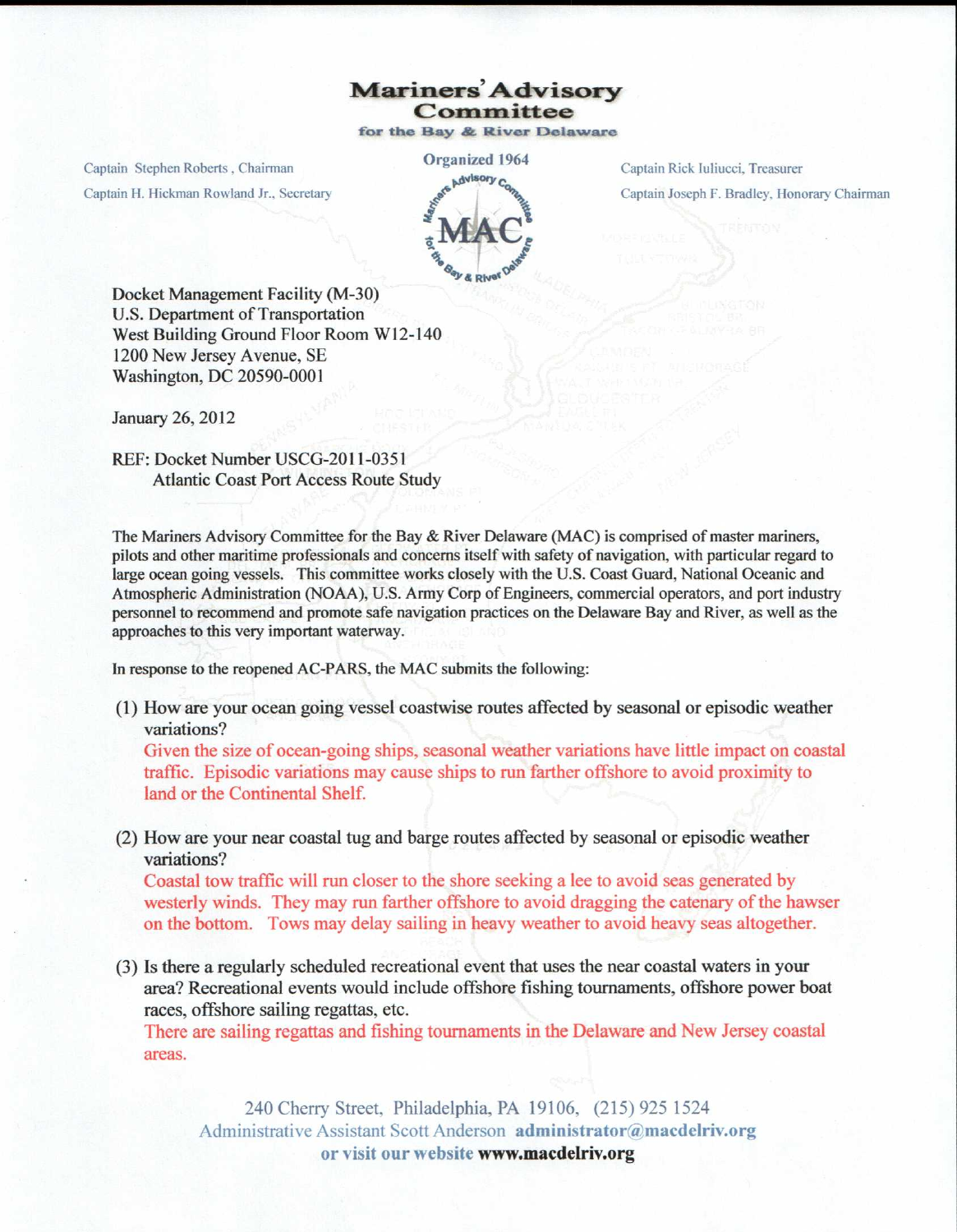(4) Do you regularly transit the near coastal area on recreational/private yachts? If yes, how far offshore is your typical route? Does your route change seasonally or according to weather conditions?

The MAC does not represent recreational or private yachts.

- (5) Should coastwise routes be established along the Atlantic Seaboard similar to the "M-95" marine highway corridor designated by the Maritime Administration as part of "America's Marine Highway Program"? If yes, where should they be located? The MAC supports the establishment of offshore traffic routes along the Atlantic Coast located so as to safely and efficiently connect the ports along the coast to allow for the unhindered and organized passage of large commercial vessels. They should be located far enough offshore as to allow for the reasonable development of wind energy areas, yet close enough to prevent excessive passage times. The offshore routes should be arranged to not add additional distances for vessels to transit to a given port, thus maintaining that port's competitive posture in the region. Inshore routes used by tow traffic should be arranged so as to allow for intra-port traffic to seek the shelter of the shore during period of heavy off shore winds yet still remain clear of wind energy areas located farther offshore.
- (6) What are the pros and cons to the Coast Guard designating coastwise fairways or traffic separation schemes (TSSs)?
	- A. The pros of creating an offshore traffic scheme include:
		- 1. Codifying existing traffic patterns along the coast
		- 2. Organizing the traffic flow in high density areas
		- 3. Providing for safe navigation routes around obstruction areas.
		- 4. Providing for safe navigation routes through areas that may in the future be wind energy sites.
	- B. The cons of creating an offshore traffic scheme include:
		- 1. More navigation regulations in areas not currently regulated
		- 2. Longer transit times between ports
		- 3. Higher concentrations of vessel traffic
- (7) Could the creation of designated coastwise routes adversely impact watchstanding or other operational requirements? If so, please explain.

Given greater densities of vessel traffic in TSS lanes, watch standers may need to deal with a higher traffic management burden. This may be offset however by having the traffic organized in flow patterns.

(8) If coastwise fairways were created, should separate fairways be created for different vessel types such as tug and barge vs. deep draft vessels?

In the Delaware-New Jersey area smaller vessel traffic can be accommodated with inshore fairways along the traditional paths. These fairways should be located inshore of proposed wind generation areas and in waters too shallow for deep draft vessels to safely navigate. A current example is the two-way traffic zone in the McCrie Shoal area at the entrance to Delaware Bay.